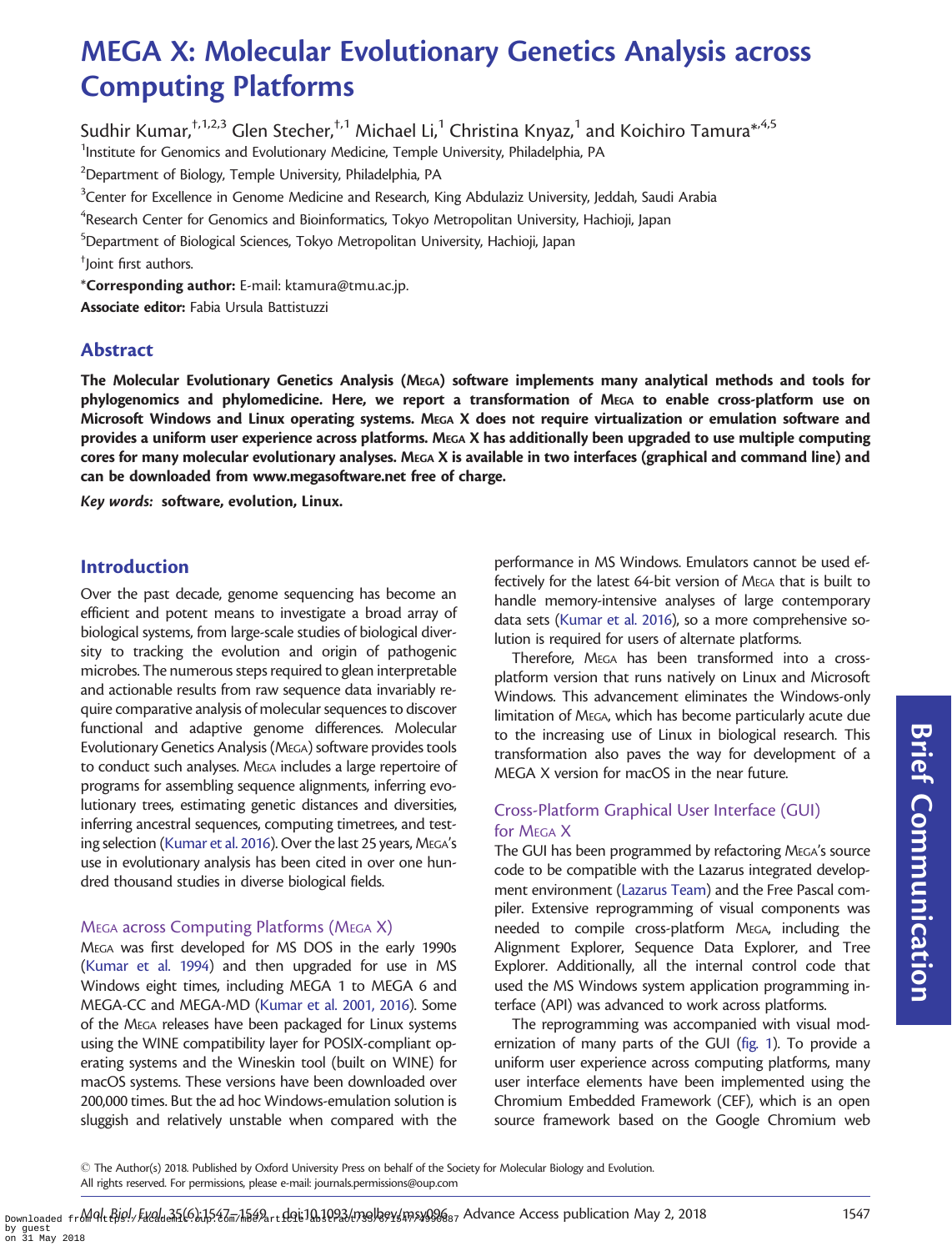<span id="page-1-0"></span>

FIG. 1. The MEGA X main form has a modernized look-and-feel, but it maintains the familiar structure of the previous versions of MEGA. (A) The top toolbar organizes the large number of analyses available in MEGA X into logical groups accessed via drop down menus. (B) The bottom toolbar provides access to utility functions such as the help system, example input data files and application preferences. (C) Icons on the main form provide convenient access to input data and results explorer windows. Mega X can now be used in two modes: one for data analysis (ANALYZE mode) and another for prototyping (PROTOTYPE mode).

browser core. With this framework, we have implemented GUI elements using HTML and JavaScript in MEGA X desktop GUI ([fig. 2](#page-2-0)). As a result, MEGA X has the same look-and-feel in Windows and Linux. We are currently developing MEGA X for macOS, which will share this user interface.

#### Parallelization of Computational Core

We have also improved MEGA's computational core by increasing the number of methods that can utilize multiple processors and cores on the same machine. This will greatly reduce the run time for computationally demanding inferences. Users can specify the maximum number of cores to deploy in the Analysis Preferences dialog box ([fig. 2](#page-2-0)G). By default, MEGA X uses all available cores, minus one, such that no >80% of RAM is consumed. Computational methods benefitting from calculation parallelization include those for selecting the best model for nucleotide or amino acid substitutions and bootstrap tests of molecular phylogenies employed with distance-based and parsimony-based methods. Users can already employ multiple cores during the heuristic search for the Maximum Likelihood (ML) tree in MEGA.

#### **Distributions**

On Microsoft Windows, MEGA X is intended to be used on 64 bit systems having version 10 and later. It will, however, work smoothly on previous versions of 64-bit Windows. We also provide a 32-bit version of MEGA X for Windows for those with 32-bit computers. On Linux platforms, MEGA X has been optimized and tested for use on Debian/Ubuntu and RedHat/ CentOS based distributions. Because users may customize their Linux environments easily, we recommend use of MEGA X for Linux in tested desktop environments. Specifically, we have tested MEGA X on Ubuntu 16.04.4 (with Unity desktop), Mint 18.1 (with Cinnamon desktop), and CentOS 7 (with GNOME desktop).

MEGA X now generates a configuration file specifying analysis options for user-desired analysis in MEGA CC, which many researchers use for high throughput and iterative analysis in Windows, Linux and macOS environments ([Kumar et al.](#page-2-0) [2012\)](#page-2-0). The "Save Settings" button provides this functionality [\(fig. 2](#page-2-0)H). In fact, MEGA X can now be used in the prototype mode (see fig. 1, lower right corner), if desired, which obviates the need to distribute and maintain a separate application for generating the configuration file for running MEGA CC, so MEGA-Proto is no longer required or supported.

In conclusion, the cross-platform MEGA X will benefit many existing users and enable many others to consider utilizing MEGA X in their research and teaching endeavors. The consistency of user experience across platforms should be particularly useful in facilitating collaborative analyses within and among research groups as well as in teaching a diverse group of students. In the near future, we will complete the